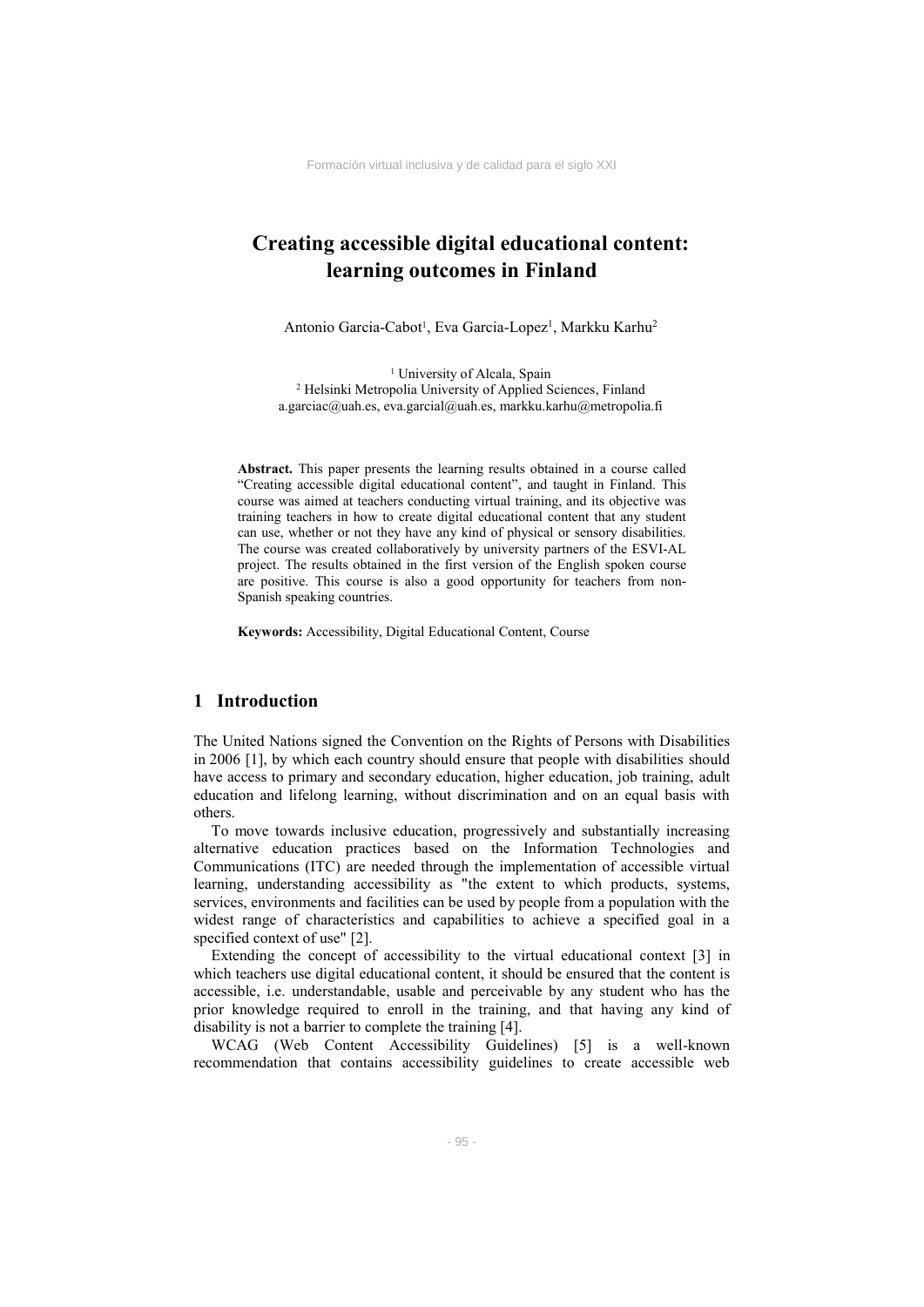content, but there are also other methods and/or mechanisms to make all digital content accessible. For these reasons, a course has been created which aims to teach the main techniques that a teacher has to know to create accessible digital educational content in the most commonly used formats in virtual training, such as text documents, slide presentations, PDF files, videos, audiobooks or web pages. This course, entitled "Creating accessible digital educational content" [7, 8], is aimed at teachers conducting virtual training, and its objective is to provide training for teachers to create digital educational content that any student can use, whether or not they have some kind of physical or sensory disabilities. The course is organized by university partners in cooperation with the ESVI-AL project [6], which aims to promoting virtual inclusive higher education in Latin America.

This paper presents a new course on creating accessible educational content and the learning results obtained in the course taught in Finland. In the following section (Section 2) both the content of the course and the structure are analyzed. Section 3 introduces the methodology followed and the instruments used in teaching the course. Section 4 explains the learning results obtained by the students during the course, and finally conclusions and future work are discussed in Section 5.

## **2 The course**

The aim of the course was to train teachers and students so they can create digital educational content in a way that is accessible to any student, whether or not they have any physical or sensory disability.

Based on the European Credit Transfer System (ECTS), the mandatory part of the course yields 3 credits, since this system considers that 25 hours of student work equate to one ECTS credit.

The course was composed of four mandatory lessons (Lessons 1 to 4) and one optional lesson (Lesson 5) [9]. We decided to add the last lesson as an optional lesson because many teachers do not have technical skills; therefore, they would not have been able to follow the content in Lesson 5 because it requires some knowledge of programming, but still it could be interesting for some of them. The main topics to be explained in each lesson are shown in Fig. 1.



**Fig. 1.** Syllabus of the course

#### **Lesson 1. How to create accessible text documents.**

 Guidelines for creating accessible content in Microsoft Word. Some guidelines are given, including that "the content should be written in brief and simple language", "the language of the document should be indicated" and "a sans-serif font of at least 12 points should be used".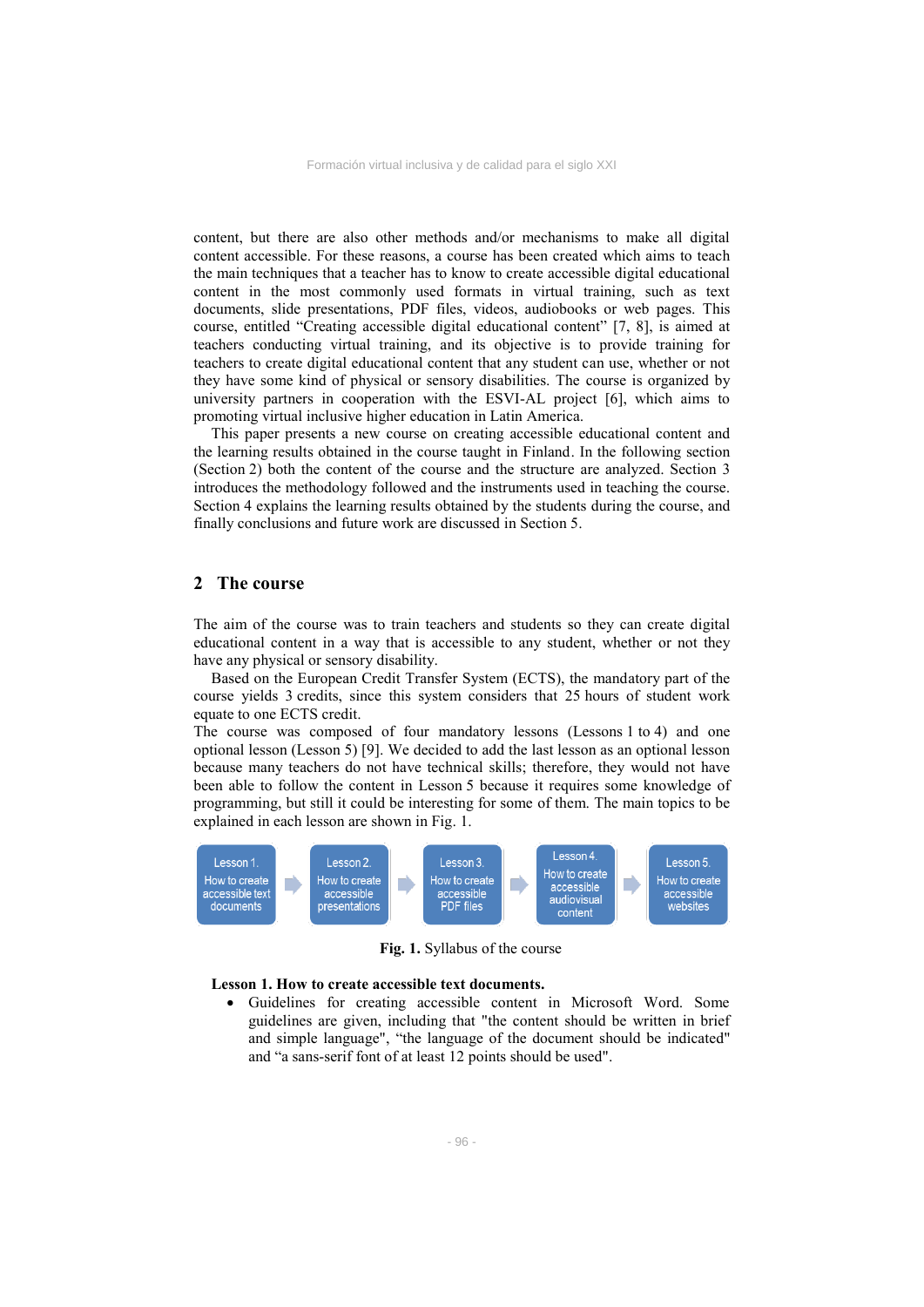Accessibility evaluation tools. Some tools for evaluating accessibility in documents are shown, such as Microsoft Office and AccessODF.

### **Lesson 2. How to create accessible presentations.**

- Creating accessible Microsoft PowerPoint presentations. Good practices for designing and creating accessible presentations are explained, and some general tips are given for creating effective presentations and presenting in an accessible way.
- Checking the accessibility of Microsoft PowerPoint presentations. In this section, students learn how to execute the accessibility checker and interpret the information about the issues found.

#### **Lesson 3. How to create accessible PDF documents.**

- Accessibility in PDF documents. This section explains how people with disabilities access the content of a PDF document. The characteristics of an accessible PDF, some WCAG principles that are applicable to PDF documents and tools for analysis and correction are also explained.
- Creating accessible PDF documents. This part explains how to create accessible PDF documents from other accessible documents already created. How to evaluate the accessibility of a PDF document is also explained, as well as how to make an initial checking for detecting issues that require modifying the source document, and how to correct accessibility issues directly in a PDF file.

## **Lesson 4. How to create accessible audiovisual content**.

- Properties of an accessible video. This section explains what an accessible video should contain (transcription in text format, captions, audio description, sign language interpretation), listing also some tools that can be used to create accessible audiovisual content.
- Creating accessible video tutorials. Best practices to create effective video tutorials are explained, as well as some techniques for creating and editing videos, and uploading them to YouTube.
- Accessible educational content with audio. This section explains how to create accessible audiobooks from Word documents with the Balabolka tool. How to insert audio in PDF documents is also explained.
- Checking the accessibility in video and audio files. One checklist for accessibility in audio documents and another one for accessibility in videos are provided.

#### **Optional Lesson 5. How to create accessible websites.**

- Developing an accessible website. Some guidelines for developing an accessible website are given, such as identifying the language, including the title of the page, and not using color as the only visual means of conveying information.
- Accessibility of the elements of a webpage. This section explains how to make accessible the elements of a webpage, such as images, multimedia (audio, video, and slideshows), forms, and tables.
- Overall evaluation of the accessibility of a web page. Some techniques to evaluate the accessibility of a web page are explained.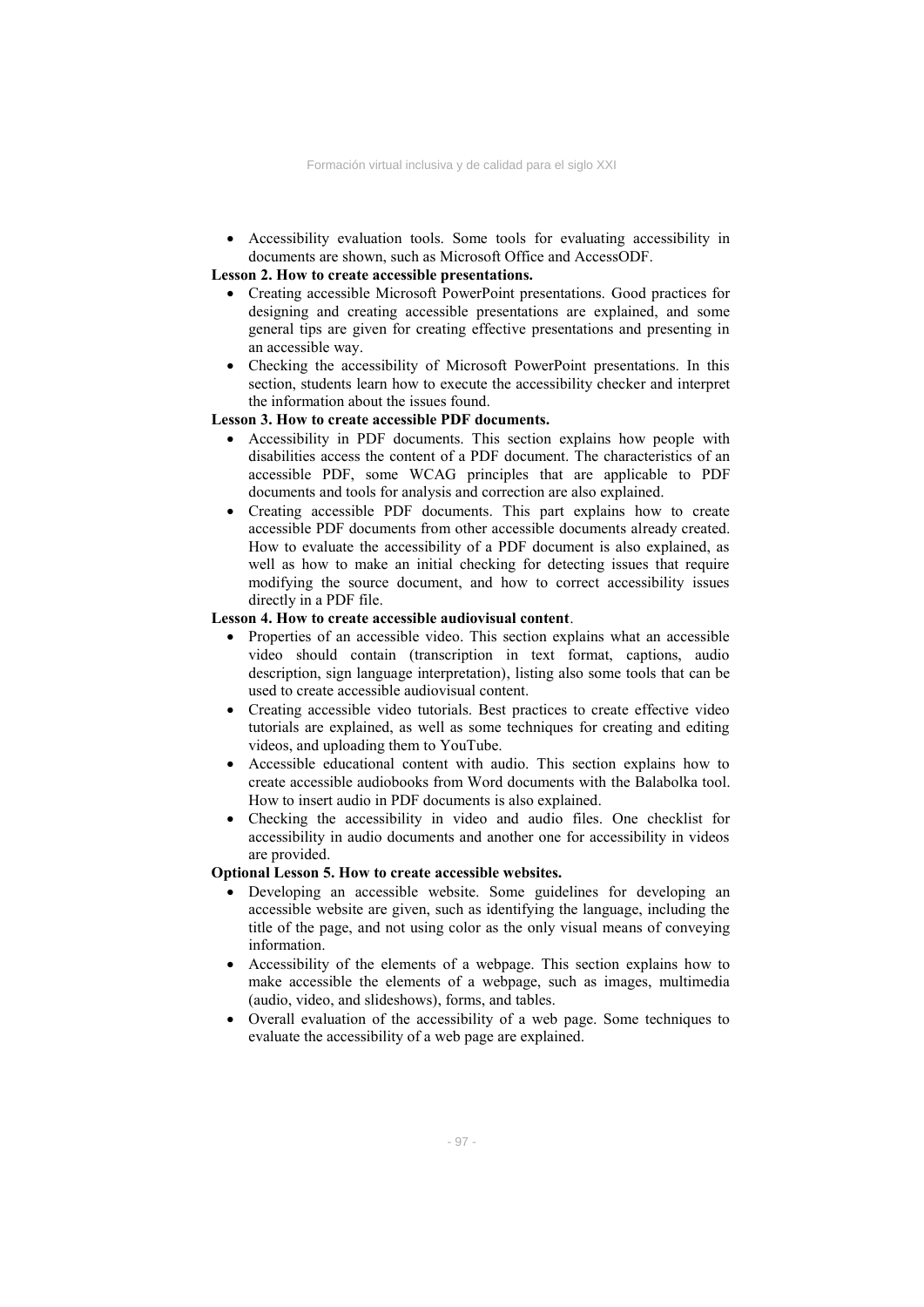## **3 Methodology, instruments and methods**

The course was delivered as a blended learning course, comprising one week of classroom lectures and four weeks for online exercises.

Each lesson included a lecture by the teachers dealing with the main ideas and topics. In addition, a document with the whole learning content and two exercises was presented. One of the exercises was solved in order for the students to learn how to solve it; and the other one was not. It was not assessable, and it was given to students just for their training.

|                                                                                                   | Antonio García Cabot                            | Outlook                    | Workspaces<br><b>Tools</b>   | My Links      | Sign Out       |
|---------------------------------------------------------------------------------------------------|-------------------------------------------------|----------------------------|------------------------------|---------------|----------------|
| Metropolia TUUBI2                                                                                 | Feedback<br>Suomeksi                            | Help<br>Sitemap            | <b>My settings</b>           | A A A<br>Hae  | ۰              |
| <b>FRONT PAGE</b><br><b>FOR STUDENT</b>                                                           | <b>FOR STAFF</b><br><b>FORUM</b>                | <b>CONTACT INFORMATION</b> |                              |               |                |
| Tuubi Front page General Tools Workspaces                                                         |                                                 |                            |                              |               |                |
|                                                                                                   |                                                 | - Change workspace -       |                              |               | ۰              |
| ☆ TI00CB48-3001<br><b>Documents</b><br>Announcements<br>Frontpage                                 | Parts of implementation<br><b>Assignments</b>   | <b>Discussion</b>          | Calendar<br>Users and groups | Management    |                |
| refresh<br><b>Documents</b>                                                                       | <b>New Folder</b><br>Upload   Add Link          |                            |                              |               |                |
| Lesson 1.Accessible text docum-<br>Lesson 2.Accessible presentatio                                | ら<br><b>Documents</b><br>Total items : 6.       |                            |                              |               | क              |
|                                                                                                   |                                                 |                            |                              |               |                |
| Lesson 3.Accessible PDF docume                                                                    | Name A                                          | <b>Modified</b>            | <b>Modifier</b>              |               |                |
| <b>E. Lesson 4.Accessible Audiovisual</b><br>Optional Lesson 5.Accessible we                      | Lesson 1.Accessible text<br>documents           | 06.08.2014<br>14:54:49     | Eva García<br>López          | $\frac{1}{2}$ | <b>Actions</b> |
|                                                                                                   | Lesson 2.Accessible presentations               | 06.08.2014<br>14:55:18     | Eva García<br>López          |               | <b>Actions</b> |
|                                                                                                   | Lesson 3.Accessible PDF<br>documents            | 06.08.2014<br>15:29:28     | Antonio García<br>Cabot      |               | <b>Actions</b> |
| » Recently Added<br>» Recently Edited                                                             | Lesson 4.Accessible Audiovisual<br>À<br>content | 07.08.2014<br>14:40:56     | Antonio García<br>Cabot      |               | <b>Actions</b> |
| <b>Filter Documents</b><br>» Created/Edited by Me<br>» Created/Edited by Others<br>» My Favorites | Optional Lesson 5.Accessible<br>A<br>webpages   | 07.08.2014<br>15:08:32     | Antonio García<br>Cabot      | ŵ             | <b>Actions</b> |

**Fig. 2.** Tuubi: e-learning platform used for online exercises

The classroom lectures were held from 4th until 7th of August 2014 at the Helsinki Metropolia University of Applied Sciences, on Leppävaara Campus, Espoo (Finland). The online exercises were carried out using an e-learning platform called TUUBI2 Portal (Fig. 2).

Evaluation of the course was based on one exam and one practical exercise per lesson, i.e., four exams and four practical exercises in total. The four exams counted for 40 % of the final grade and the exercises for 60 % of the final grade. The optional lesson was not assessed.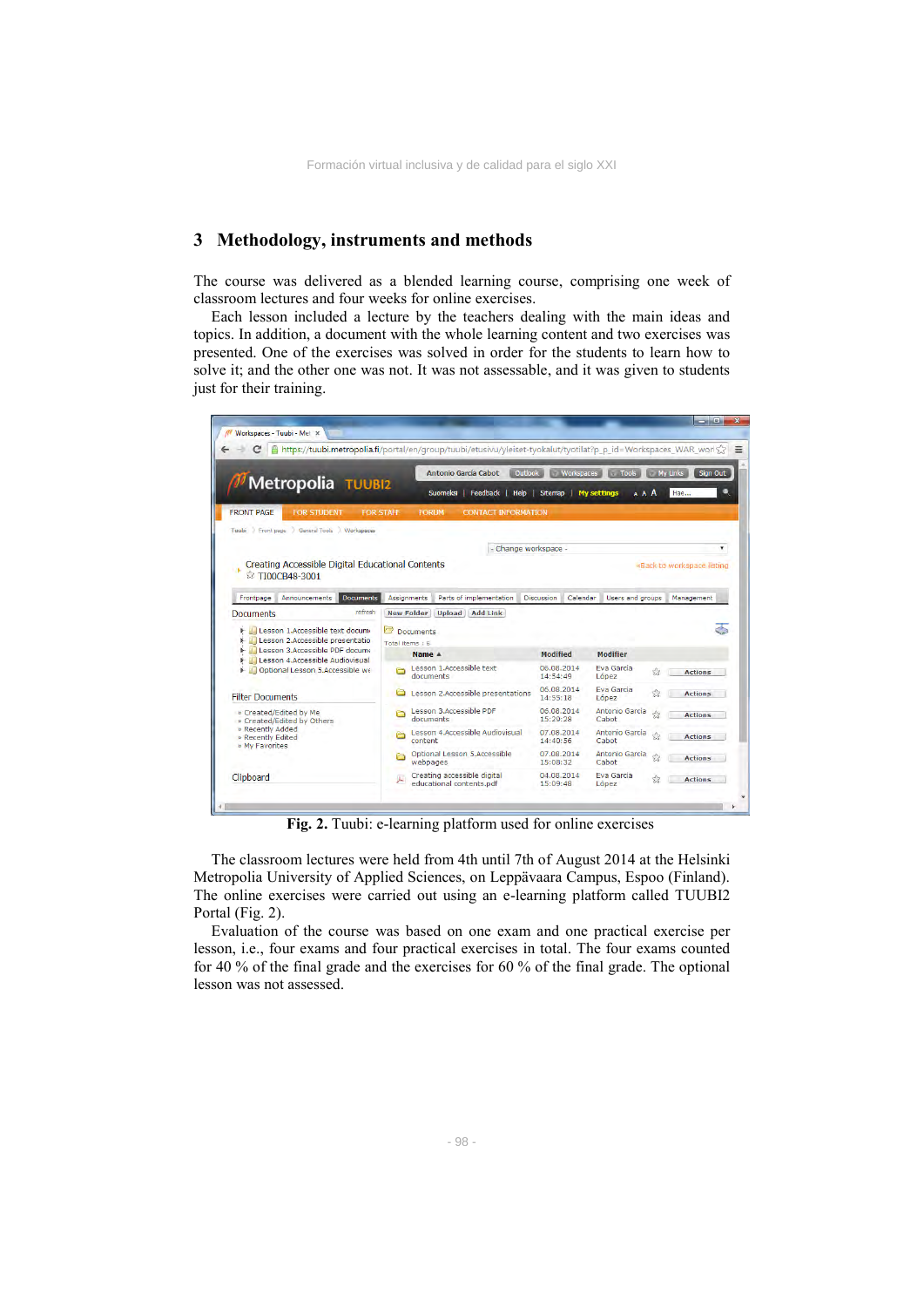## **3.1 Methodological strategies**

The same methodology was applied in each lesson, which consisted of the following teaching activities:

- Studying educational content: Students had to spend time reading and learning the contents of the lesson, which were presented in a sequence of interactive web pages. The students had the opportunity to download the contents of a lesson as a PDF or DOC file, if they wanted to read the description in these formats.
- Conducting a self-assessment of knowledge: in order for the students to check they had properly assimilated the educational contents, they could perform a self-assessment at any time while studying a lesson and check their level of knowledge.
- Participating in a discussion forum: the tutors created a discussion thread related to the content of the lesson, and the students discussed it during the week assigned to the lesson.
- Studying a case study solved: Students could read about a practical case related to the theoretical content of the lesson, as well as about the solution to the exercise, which enabled learning how to solve similar cases.
- Conducting practical classroom activities: one week was dedicated to performing practical classroom activities, in 4 sessions of 4 hours each. In these sessions, the tutor-student interaction was promoted, concentrating on practical cases and discussing the results in common.

As a proof of completion of the classroom activities, the students had to send a description of the work completed in the classroom sessions to the tutors. They could do this at the end of the week, or later to have the opportunity to review the written work and, if necessary, to improve their work before sending it to the tutor.

## **3.2 Educational contents and resources**

The main materials used in the course were:

- Online content: The online training content was offered in various formats: web, PDF, Word, PowerPoint and video.
- Resources for practical work: The students were presented the practical work to be carried out during each lesson, and the required software was provided. The software was generally free to use, except in the case of Microsoft Office 2007 or 2010 Suite for lessons 1 and 2. If the students did not have the required programs, a corresponding exercise could be performed with a similar free editor, such as LibreOffice, although the contents were designed for Microsoft Office because it offers tools to automatically evaluate the accessibility of documents and presentations.
- Resources for classroom practices: In general, the same programs were used in classroom exercises and in online exercises. The classroom exercises were conducted in a classroom equipped with a computer for each student, and with the required software installed.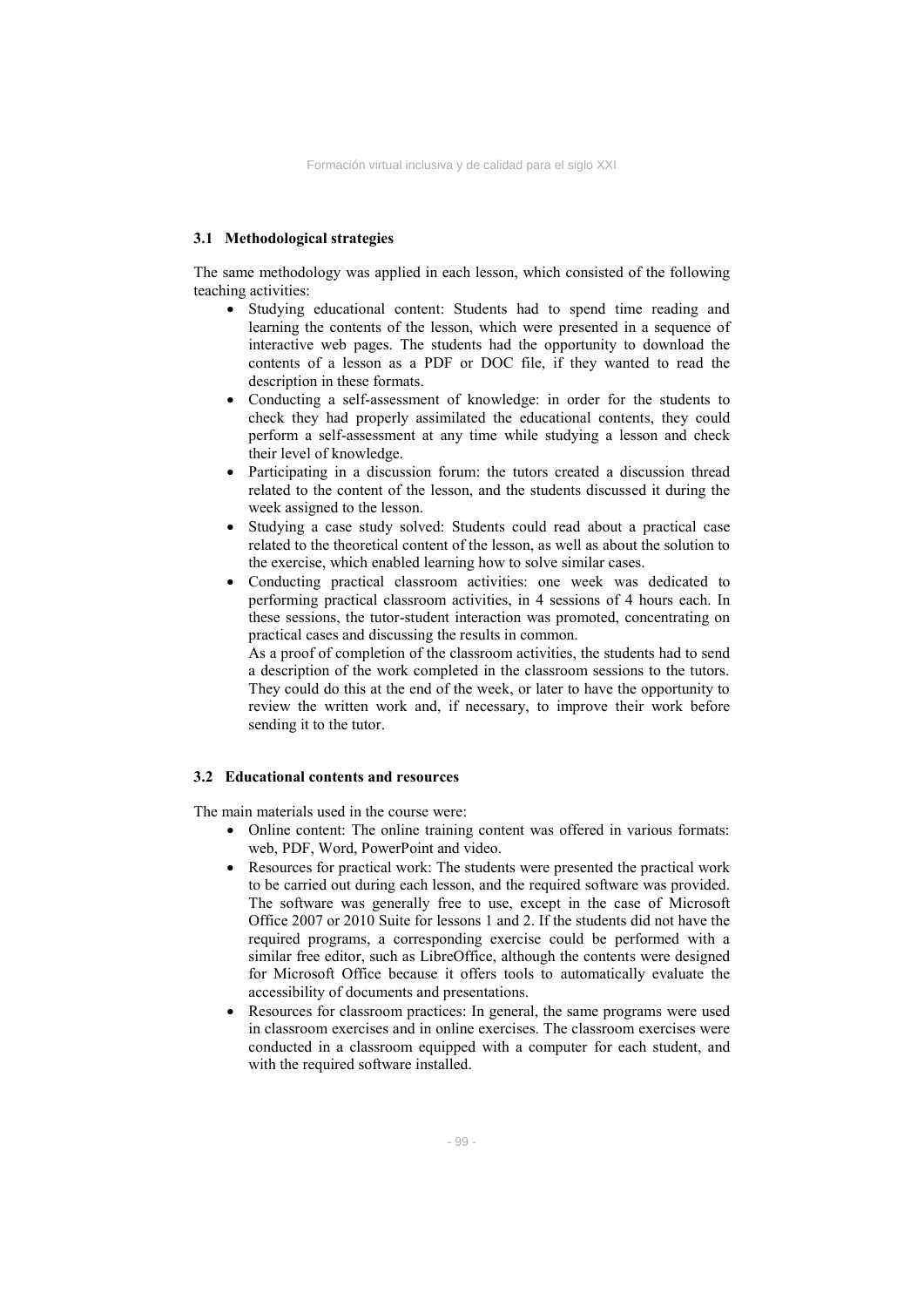# **4 Results**

29 students enrolled in the course. They were from 17 different countries: Finland, Ghana, Nigeria, Canada, Bulgaria, Zambia, Bangladesh, Ethiopia, Iran, Estonia, Nepal, Russia, United Kingdom, Vietnam, Guatemala, Kenya and China. It is important to highlight that 59 % of the students were from non-European countries.

On course competition, 15 students in total had carried out the exercises and taken the exams, from which 13 students passed the course. General grades (from 0 to 10, where 5 means a pass grade and 10 means outstanding) are shown in Table 1.

|              | Exams |       |       |       | <b>Exercises</b> |       |       |       |                  |
|--------------|-------|-------|-------|-------|------------------|-------|-------|-------|------------------|
|              | #1    | #2    | #3    | #4    | #1               | #2    | #3    | #4    | Overall<br>grade |
| Mean         | 8.267 | 5.867 | 6.933 | 6.400 | 9.036            | 9.000 | 9.143 | 8.778 | 7.342            |
| Std.<br>dev. | 2.658 | 2.503 | 2.404 | 2.947 | 2.635            | 2.631 | 2.656 | 3.308 | 2.744            |

*Table 1: Grading results of the course* 

After the course the students completed a satisfaction questionnaire based on the 1 – 5 Likert-scales. The level of satisfaction of the students was high in general, although some points should be improved for next editions of the course. The results of the satisfaction questionnaire are shown in Table 2.

| <b>Statement</b>                               | Num. of<br><b>Answers</b> | Mean |
|------------------------------------------------|---------------------------|------|
|                                                |                           |      |
| Atmosphere was good for learning               |                           | 4.50 |
| Teaching was of high expertise                 |                           | 4.75 |
| I reached the learning objects                 |                           | 4.50 |
| Workload was well-related to the credit points |                           | 3.00 |

*Table 2: Results of the satisfaction questionnaire* 

In general, the satisfaction was very positive. The last statement "Workload was wellrelated to the credit points" had a value of 3 corresponding a statement "not too little, not too much, but a fair amount of ECTS".

# **5 Conclusions and future work**

The created course teaches participating students to create accessible digital educational content. Previously, this course had been offered to different test groups in Latin America and the results have been positive. In this first English spoken course delivered in Finland the results were also positive.

In the pilot groups it was noticed that extra effort is required to make an existing document accessible. Furthermore, if an existing document has been created incorrectly (i.e. ignoring the general best practices for creating documents, presentations, by for example not using templates, titles or styles), it is difficult to